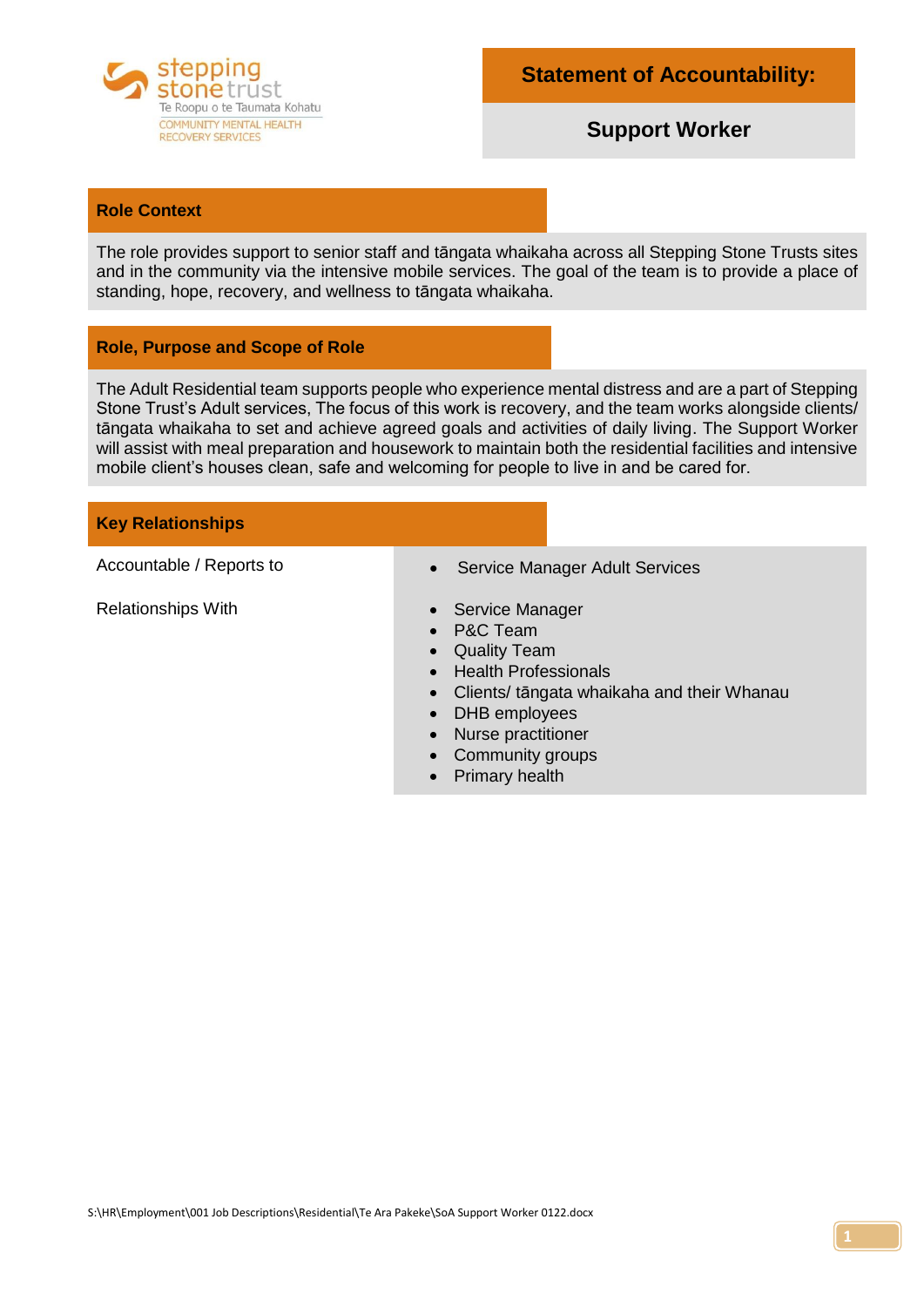## **Client Support**

#### **My responsibilities:**

- Work with clients/ tāngata whaikaha to identify goals using the Recovery Outcome Star.
- Provide encouragement and day to day support in alignment with client/ tāngata whaikaha Recovery goals achieve their goals of everyday living.
- Assist to achieve the activities of everyday living with hands on help where required.
- Support plans including risk management plans and Safety Plans.
- Managing and administering medication as required (certified staff only)
- Participate in the planning and review process.
- Monitor levels of wellbeing ensuring that any concerns/incidents or accidents are reported and documented accurately.
- Celebrate the successes of people achieving their recovery and wellbeing.
- Ensure an integrated approach by working closely with colleagues, community providers, clinical tams and other external teams to encourage community participation.

#### **I'm successful in my role when:**

- ✓ Demonstrate knowledge of client's/ tāngata whaikaha goals, strengths, and areas of recovery.
- $\checkmark$  Clients/ tāngata whaikaha care is tailored to the individual and considers physical, emotional, spiritual, and cultural requirements.
- ✓ Medication administration charts are completed, and no errors detected at audits.
- ✓ Notable changes in client/ tāngata whaikaha status are escalated to the appropriate person.
- ✓ Clients/ tāngata whaikaha can achieve their goals.
- $\checkmark$  Issues or incidents are documented and reported as per organisational policy.
- ✓ Client/ tāngata whaikaha rights are always upheld.

#### **Communication**

#### **My responsibilities:**

- Attend and contribute to team meetings.
- Provide information to clients and their whanau in a way they can understand.
- Notify Line Manager about any issues that may impact on own performance of duties.
- Document all incidents appropriately.
- Write documentation and client notes.
- Use of Client Management System (CMS).
- Ensure that SST's values are reinforced in daily functions.

#### **I'm successful in this role when:**

- $\checkmark$  Actively participate in team meetings and bring in ideas.
- $\checkmark$  Clients and their whanau report that they feel well informed.
- $\checkmark$  Line manager is kept informed about any issues that may impact their performance.
- $\checkmark$  Client processes and incidents are documented accurately in accordance with organisational, external agencies i.e.: Police, WorkSafe (where applicable) standards.
- $\checkmark$  Client notes and documentation are clear, concise, and easy for others to understand.
- $\checkmark$  Notes in CMS are always up to date and appropriate and clear.

#### **I'm successful in this role when:**

- $\checkmark$  Work within organisation polices and processes.
- $\checkmark$  Client records are stored correctly (in line with requirements under the Health Information Privacy code)
- $\checkmark$  Actively participate in quality initiatives and audits.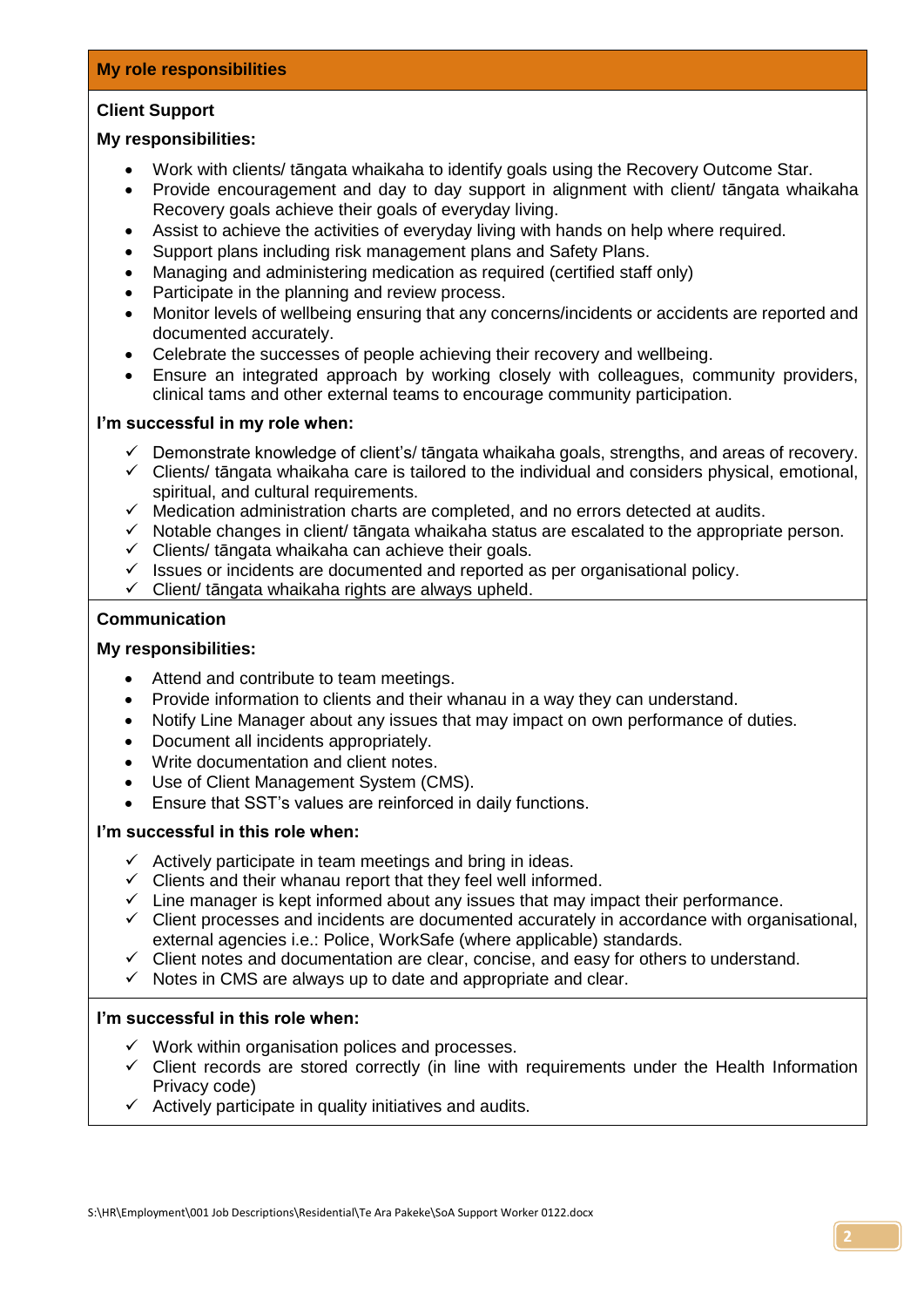## **Relationship Management**

#### **My responsibilities:**

- Build trusting and engaging relationships with clients/ tāngata whaikaha and maintain positive working relationships with colleagues.
- Assist colleagues and offer assistance when required.
- Follow through on commitments made to colleagues.

## **I'm successful in this role when:**

- ✓ Positive feedback from clients/ tāngata whaikaha.
- $\checkmark$  Followed through on commitments.
- $\checkmark$  Positive and collaborative relationship within the team.
- $\checkmark$  Team issues or potential conflict are managed with healthy and transparent conflict resolution process and are discussed with the line manager.

#### **Valuing diversity and differences**

#### **My responsibilities:**

- Ensure that the principles of Te Tiriti o Waitangi are incorporated into daily practices.
- Ensure that the support provided is culturally appropriate.
- Show a genuine interest und understanding of the diversity of the clients.

#### **I'm successful in this role when:**

- $\checkmark$  Understanding the basic Māori concepts, protocols, greetings, and practices.
- $\checkmark$  Client plans incorporate and meet their cultural needs (where relevant).
- $\checkmark$  Clients from all backgrounds are treated with respect and dignity.

#### **Health and Safety**

#### **My responsibilities:**

- Understand and follow Health and Safety policies and practices.
- Identify and escalate workplace hazards.
- Carry out any allocated cleaning, maintenance, safety, and security activities as part of the team.

#### **I'm successful in this role when:**

- $\checkmark$  Physical environment is kept safe.
- ✓ Health and Safety incidents are reported.
- $\checkmark$  Relevant 1<sup>st</sup> Aid course and medication competency level met.

#### **Personal Development:**

#### **My responsibilities:**

- Attend orientation and all core training.
- Inform manager of development requirements.

#### **I'm successful in this role when:**

- $\checkmark$  Goals and objectives in development plan are achieved.
- $\checkmark$  Attended mandatory training.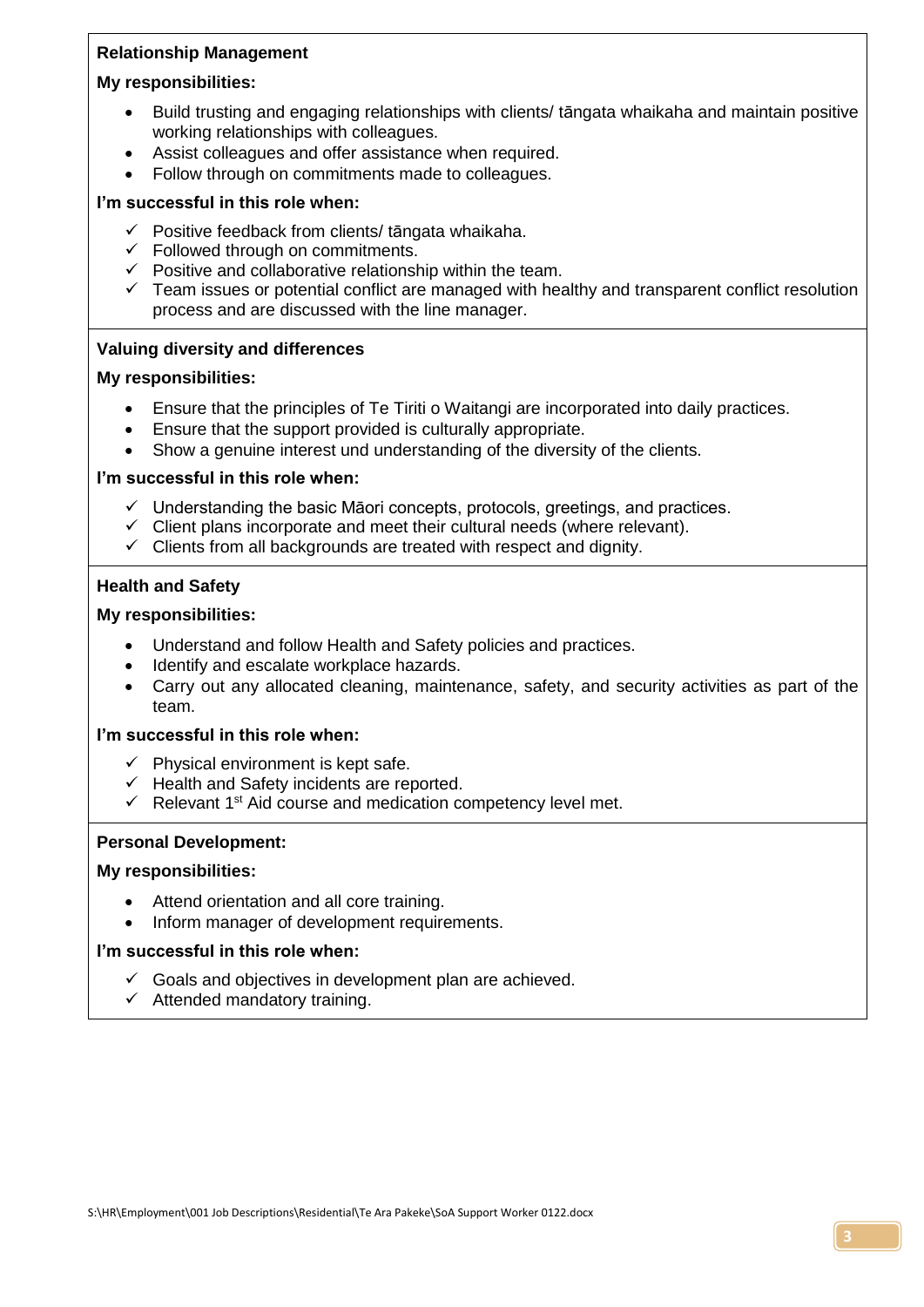

# **Person Specification:**

# **Support Worker**

#### **Education and Qualifications**

- National Certificate in Health & Wellbeing (Level 4); or equivalent
- If the above qualifications are not completed, they must make a commitment towards obtaining the relevant minimum qualification within the required timeframe (within 2 years)

| <b>Technical or Professional Knowledge, Skills and Experience</b> |                                                                                                                                              |  |
|-------------------------------------------------------------------|----------------------------------------------------------------------------------------------------------------------------------------------|--|
| <b>Attributes</b>                                                 | Attention to detail<br>$\bullet$                                                                                                             |  |
|                                                                   | Organised<br>$\bullet$                                                                                                                       |  |
|                                                                   | Minimum of 1 years demonstrated experience<br>$\bullet$<br>working in the sector.                                                            |  |
|                                                                   | An understanding and genuine interest in working<br>$\bullet$<br>with the relevant client group.                                             |  |
|                                                                   | Strong English language communication skills-<br>$\bullet$<br>written and verbal.                                                            |  |
|                                                                   | Strong ability to be self-motivated and provide<br>$\bullet$<br>superior customer care.                                                      |  |
|                                                                   | Demonstrated ability to undertake duties (including<br>$\bullet$<br>light lifting/ cleaning)                                                 |  |
| Knowledge                                                         | Experience working in Mental<br>$\bullet$<br>Health/Addiction/Intellectual Disability/or relevant<br>social services sector                  |  |
|                                                                   | Demonstrate a basic level of computer literacy e.g.,<br>$\bullet$<br>email, PMS, Client Management systems, internal<br>intranet.            |  |
|                                                                   | The ability to use a variety of skills to engage people<br>$\bullet$<br>in a wide range of situations to achieve quality client<br>outcomes. |  |
|                                                                   | Able to adapt to new environments, technology, and<br>$\bullet$<br>customer challenges.                                                      |  |
|                                                                   | Full relevant class, unendorsed motor vehicle<br>$\bullet$<br>licence.                                                                       |  |
|                                                                   | Good understanding of Health & Safety (HSWA -<br>$\bullet$<br>including Health & Disability) and Infection Control<br>principles.            |  |